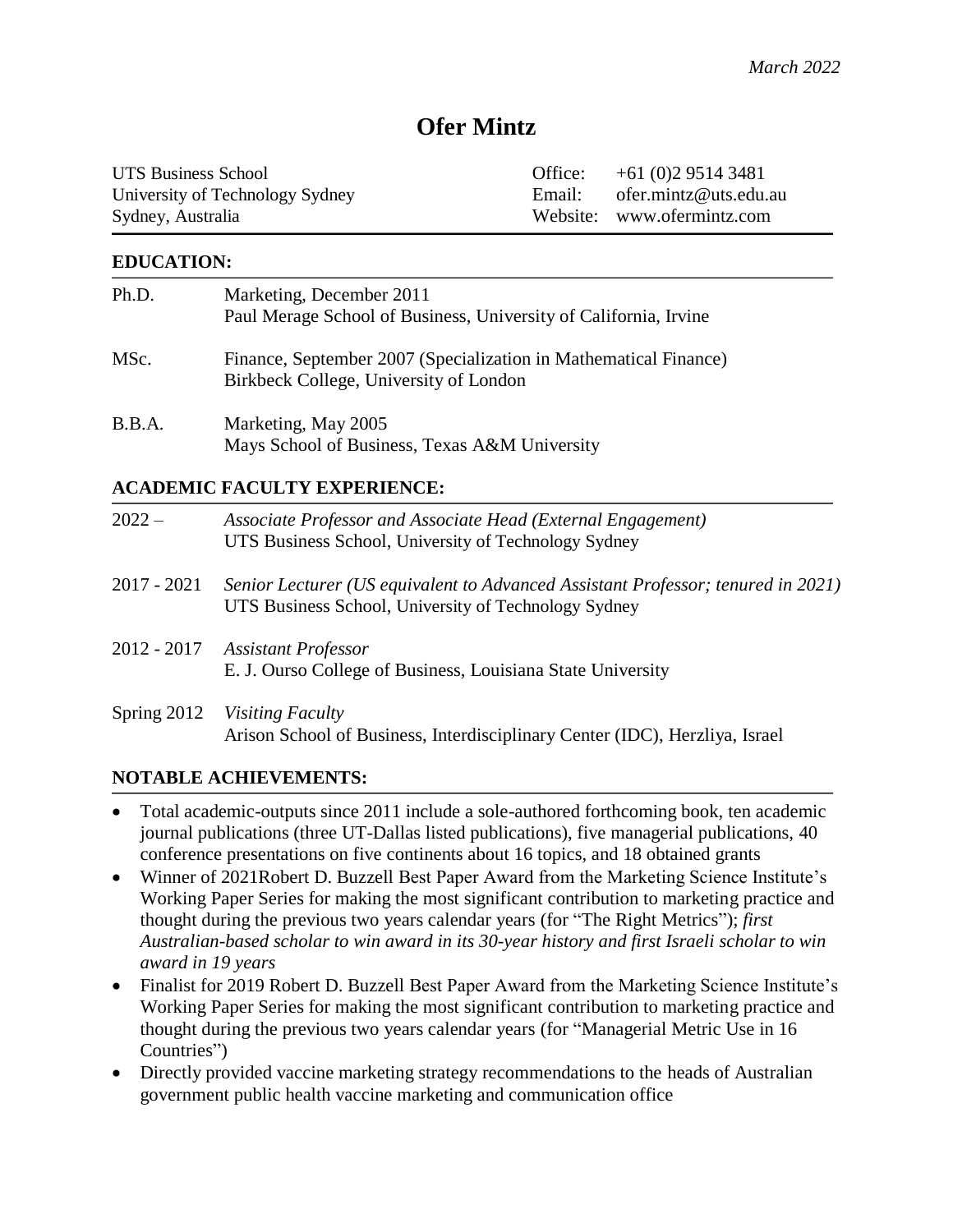- Achieved high student teacher evaluations at four universities on three different continents (e.g., 5.0/5.0 at UTS, 3.9/4.0 at LSU, 4.8/5.0 at IDC Herzliya, and 3.9/4.0 at UCI)
- One of 40 delegates on Australian Sustainable Growth Through Innovation Trade Mission to the United States to visit leading tech firms in Silicon Valley and Seattle regions (trip led by Tesla Chairwoman Robyn Denholm and Boeing APAC President Maureen Daugherty)
- Originally planned sabbatical to the Wharton School for second half of 2020; postponed due to COVID
- Customer-centric recommendations for how firms should adapt to COVID pandemic jointly published in Forbes and HBS WK presented to over 350 executives and is providing guidance for how Harvard Business School is restructuring its Executive Education Program
- Vaccine marketing recommendations published in World Economic Forum viewed by readers in over 100 countries
- Won university awards for classes taught on digital marketing and for research on managerial marketing metric use and information processing behaviour in online settings
- Co-chaired a leading digital marketing conference, Direct/Interactive Marketing Research Summit in Boston, MA in 2015
- Solo-authored book designated as a "key title" by publisher that is only bestowed on 5% of its publications
- Editorial Review Board Member for *Journal of Marketing* between 2018-2019
- Subject taught on digital marketing highlighted by the media, with a student group once selling a ~\$5(AUD)million condominium in group project as part of subject
- UTS coordinated subjects highlighted as exemplars of work integrated learning
- Over 40 single-spaced pages in unprompted "thank you notes/emails" for former students
- Coordinated Marketing department engagements with over 150 industry partners

# **BOOK:**

- Mintz, Ofer (2022), *The Post-Pandemic Business Playbook: Customer-Centric Solutions to Help Your Firm Grow,* Palgrave Macmillan.
- Mintz, Ofer (*under contract*), *Digital Marketing Analytics: Strategies, Metrics and Models,*  Routledge*,* submission due by 06/2023.

# **ACADEMIC JOURNAL PUBLICATIONS:**

- Mintz, Ofer and Imran S. Currim (2013), "What Drives Managerial Use of Marketing and Financial Metrics and Does Metric Use Affect Performance of Marketing-Mix Activities?" *Journal of Marketing*, 77(2), 17–40.
- Mintz, Ofer, Imran S. Currim, and Ivan Jeliazkov (2013), "Information Processing Pattern and Propensity to Buy: An Investigation of Online Point-of-Purchase Behavior." *Marketing Science,* 32(5), 716-732.
- Currim, Imran S., Ofer Mintz, and S. Siddarth (2015), "How Information Accessed at the Point of Purchase Impacts Inferences from Consumer Choice Models: Insights from a Durable Product E-Commerce Website." *Journal of Interactive Marketing,* 29(1), 11-25.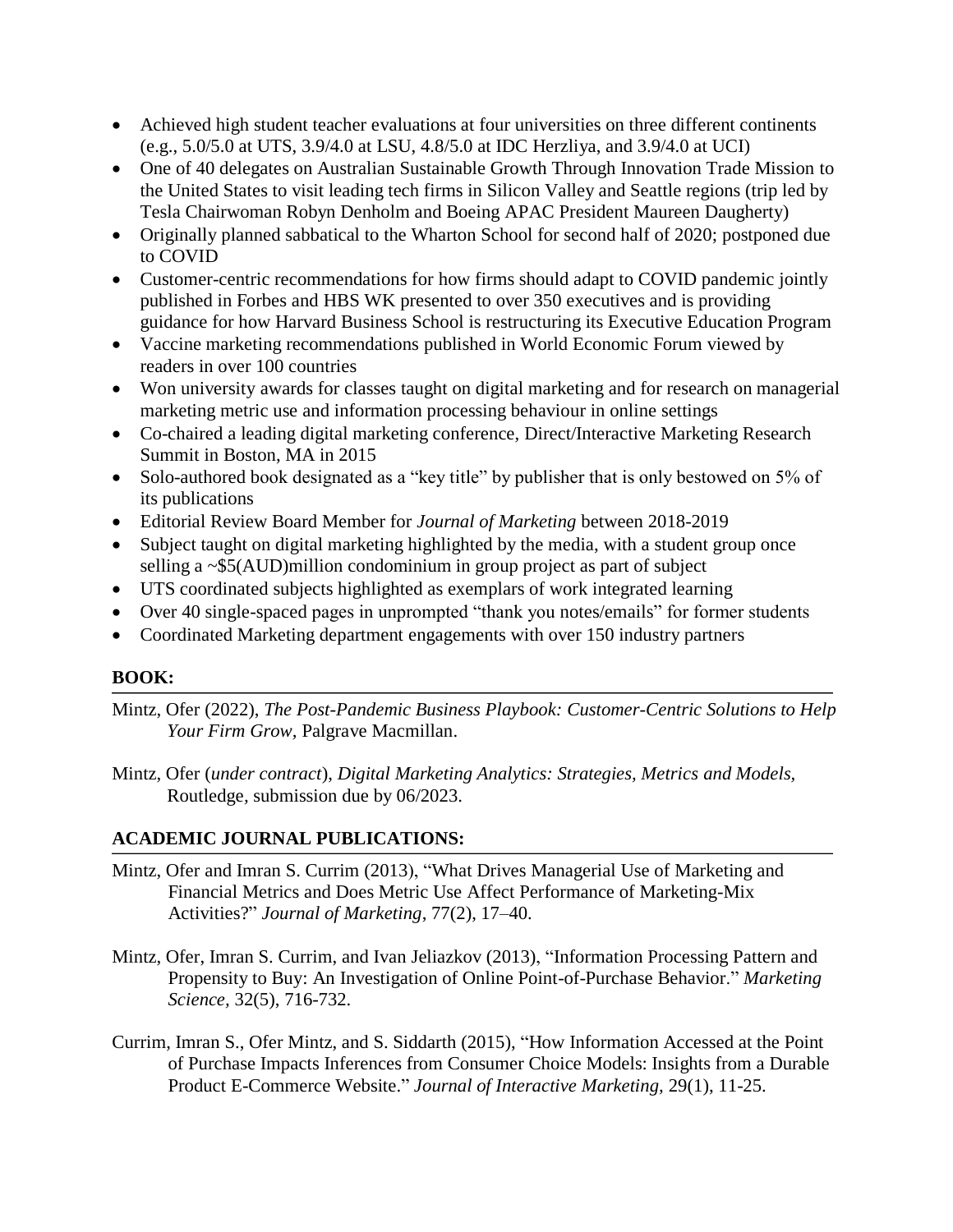- Mintz, Ofer and Imran S. Currim (2015), "When Does Metric Use Matter Less? How Firm and Managerial Characteristics Moderate the Relationship between Metric Use and Marketing Mix Performance." *European Journal of Marketing,* 49(11/12), 1809-1856.
- Gilbride, Timothy J., Imran S. Currim, Ofer Mintz, and S. Siddarth (2016), "A Model for Inferring Market Preferences from Online Retail Product Information Matrices." *Journal of Retailing,* 92 (4), 470-85*.*
- Choudhary, Vidyanand, Imran S. Currim, Sanjeev Dewan, Ivan Jeliazkov, Ofer Mintz, and John G. Turner (2017), "Evaluation Set Size and Purchase: Evidence from a Product Search Engine." *Journal of Interactive Marketing,* 37(1), 16-31*.*
- Mintz, Ofer, Imran S. Currim, Martijn de Jong, and Jan-Benedict Steenkamp (2021), "Managerial Metric Use in Marketing Decisions across 16 Countries: A Cultural Perspective." *Journal of International Business Studies,* 52(8), 1474-1500.
- Mintz, Ofer, Timothy J. Gilbride, Imran S. Currim, and Peter Lenk (2021), "The Right Metrics for Marketing-Mix Decisions." *International Journal of Research in Marketing,* 38(1), 32-49.
- Healey, John and Ofer Mintz (2021), "What if Your Owners Also Own Other Firms in Your Industry? The Relationship between Institutional Cross-Ownership, Marketing, and Firm Performance." *International Journal of Research in Marketing*, 38(4), 838-856.
- Mintz, Ofer, Imran S. Currim, and Rohit Deshpandé (2022), "National Customer Orientation: A Framework, Propositions and Agenda for Future Research." *European Journal of Marketing,* forthcoming.

### **MANAGERIAL PUBLICATIONS:**

- Deshpandé, Rohit, Ofer Mintz, and Imran S. Currim (2020), "Your Customers Have Changed. Here's How to Engage Them Again." *Forbes and Harvard Business School Working Knowledge* (joint publication).
- Mintz, Ofer (2020), "Australia Re-opens: Seven Ways to Increase the Likelihood Customers will Return to Your Store." *Smart Company*.
- Deshpandé, Rohit, Ofer Mintz, and Imran S. Currim (2021), "How Influencers, Celebrities, and FOMO Can Win Over Vaccine Skeptics." *Harvard Business School Working Knowledge.*
- Deshpandé, Rohit, Ofer Mintz, and Imran S. Currim (2021), "3 Tactics to Overcome COVID-19 Vaccine Hesitancy." *World Economic Forum.*
- Mintz, Ofer (2021), "The Marketing Strategy Australia's Vaccine Campaign needs Right Now." *Mumbrella.*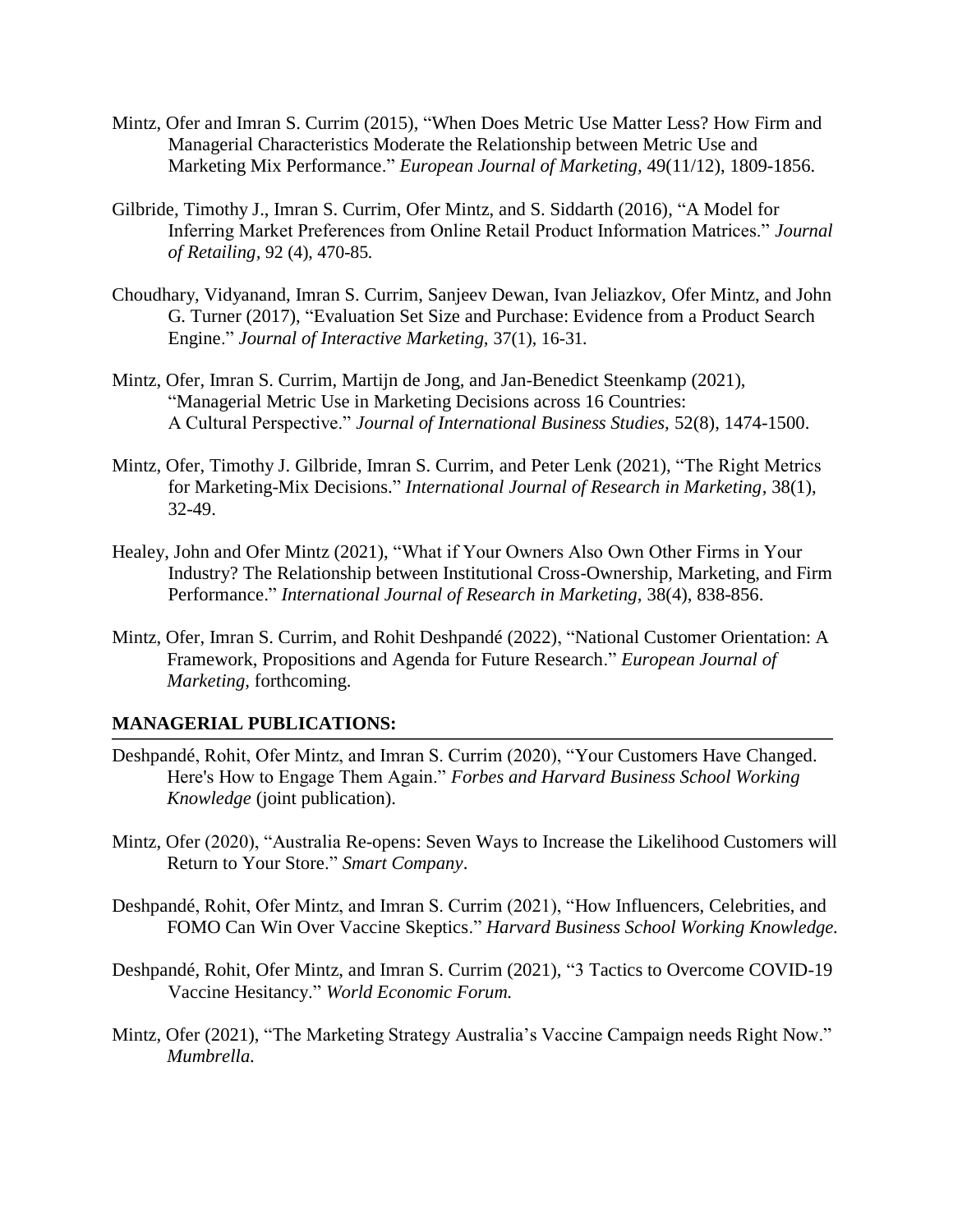Mintz, Ofer and Eric Knight (2021), "Beyond Usual: [Six] Ways Leading Firms diverge from Business as Usual." *Management and Business Review,* forthcoming.

#### **WORKS UNDER REVIEW/WORKING PAPERS:**

- Mintz, Ofer and Gary Lilien, "The Effect of Systematic Marketing on Start-up Firm Valuation?" *--- Working paper version published in Marketing Science Institute Working Paper Series*
- Mintz, Ofer, Yakov Bart, Peter Lenk, and David Reibstein, "Drowning in Metrics: How Managers Select and Trade-off Metrics for Making Marketing Budgetary Decisions." *--- Working paper version published in Marketing Science Institute Working Paper Series*
- Mintz, Ofer, Peter Lenk, and Yitong Wang, "Start-up Funding Decisions in the Eyes of Investors and Entrepreneurs: Effects of Co-Founders' Functional Background" *--- Working paper version published in Marketing Science Institute Working Paper Series*
- Mintz, Ofer, Paul Burke, Christine Eckert, and Marc Fischer, "Managerial Assessments of Marketing Performance."
- Mintz, Ofer, "Why Firms Spend the Way they do on Marketing: A Proposed Theoretical Multi-Layer Framework."
	- *--- Working paper version published in Institute for the Studies of Business Markets Working Paper Series*

### **WORKS IN PROGRESS:**

Mintz, Ofer, "A Model of When, Whether, and How much Individual Angel Capitalists Invest in Start-ups."

Mintz, Ofer, "Whether, When, and How Marketing Impacts Startup Investment Decisions: An Investigation of Angel Capitalists Due Diligence Processes."

Mintz, Ofer, "How Exploration, Exploitation, and Customer Orientation Influences Start-ups' Ability to Attract Angel Investments."

Mintz, Ofer, Li Yan, and Shuya Lu, "Start-up Hiring Biases in Marketing Positions."

Mintz, Alex, Eli Mograbi, and Ofer Mintz, "Best Methods to Improve COVID Vaccination for Children: An Analysis of Physicians."

Healey, John and Ofer Mintz, "Why Advertising Spending is Contingent on Firm Performance Relative to Aspirations, Share of Institutional Stockholders, and Financial Slack."

#### **GRANTS AWARDED:**

1. A\$409,000 *(applied)* to Australian National Career Institute for "Addressing Digital Marketing Labour Shortages via Women Returning to Work," with Geetanjali Saluja (if approved, 2022)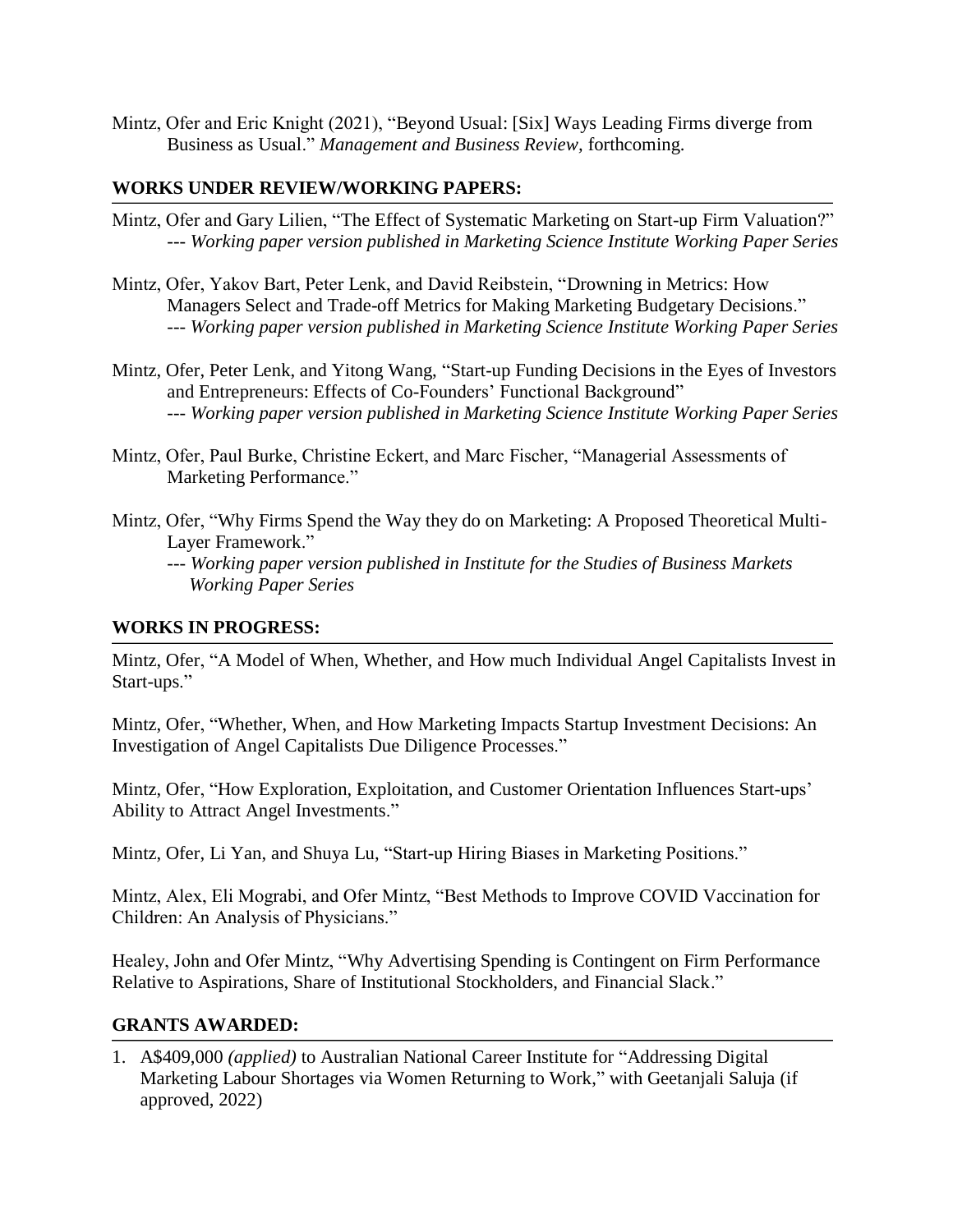- 2. A\$17,000 from Marketing DG University of Technology Sydney for "Marketing's Role in Start-up Firms: A Database for a Multi-Paper Project," (2019-2020)
- 3. A\$21,000 from University of Technology Sydney Business School for "What is Marketing Mix Performance? How do Marketers Assess it differently than non-Marketers? And When does these Assessments diverge/converge?" with Paul Burke, Christine Eckert, and Marc Fischer (2018-2019)
- 4. A\$16,000 from Marketing DG University of Technology Sydney for "An Investigation on the Role of Marketing in Startups," with Yitong Wang and Peter Lenk (2017-2018)
- 5. A\$14,574 from University of Technology Sydney for "The Role of Marketing Involvements for Start-ups Funding and growth opportunities in China," with Yitong Wang (2016)
- 6. \$16,500 from the Marketing Science Institute (MSI) (2015) for "How Managers make Tradeoff between Metrics when making Marketing Decisions," with Yakov Bart, Peter Lenk, and David Reibstein
- 7. \$45,654 (\$27,500 in grants +\$18,154 in given research funds) for "Marketing Metric Use Around the World: A Cultural Perspective (2014)," with Imran S. Currim and Jan-Benedict Steenkamp; (\$20,000 from MSI; \$5,000 from Beall Center for Innovation and Entrepreneurship, Paul Merage School of Business, University of California Irvine; \$2,500 from Global Business Center, Kenan-Flagler College of Business, University of North Carolina at Chapel Hill)
- 8. \$14,873 for "What Drives Marketing Budget Sizes and Marketing Mix Allocation in Firms and How does it Impact Marketing and Firm Performance?"; (\$7,500 from the Institute for the Study of Business Markets (ISBM) (2014); \$7,373 from Louisiana State University Faculty Research Grant (2014))
- 9. Data grant from Wharton Customer Analytics Initiative (WCAI) / Fortune 500 firm for "A Learning Model to Understand Product Renewal and Upgrades over Multiple Devices: Evidence from a Desktop Software Subscription Service" with Imran S. Currim, Ivan Jeliazkov, and Mingdi Xin (2015)
- 10. \$1,000 from the Office of Research and Economic Development Faculty Travel Grant program at Louisiana State University to support attendance at an international marketing conference (Marketing Meets Wall Street IV) (2014)
- 11. \$500 from the Teaching Enhancement Fund at Louisiana State University to support the development of Marketing on the Internet Course (Digital Marketing) (2012)
- 12. Data grant from Wharton Interactive Media Initiative (WIMI) / Expedia Research Opportunity for "Conversions and Choice of Dominated Alternatives," with Vidyanand Choudhary, Imran S. Currim, Sanjeev Dewan, and John G. Turner (2011)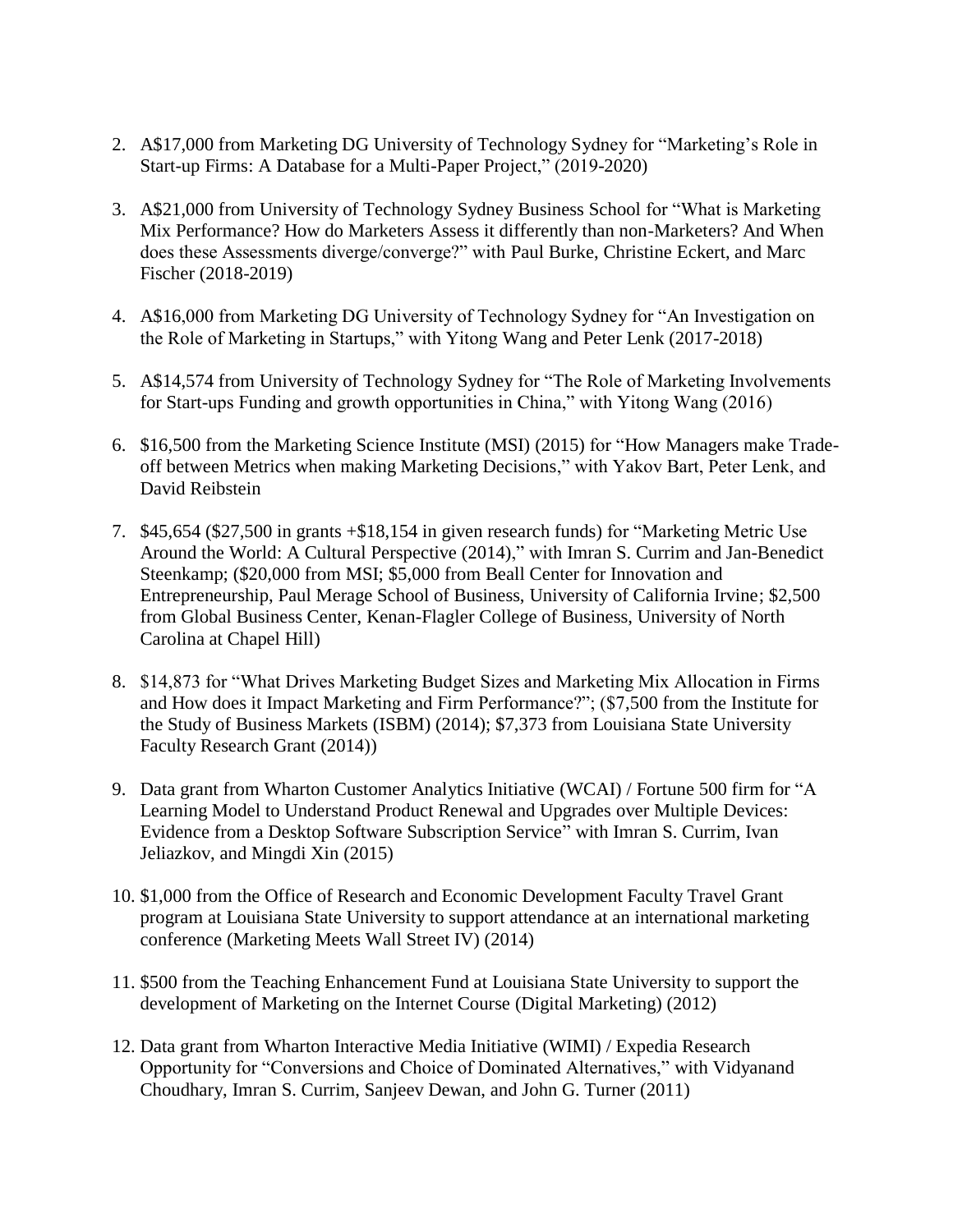# **HONORS AND AWARDS:**

| 2021       | Winner of Robert D. Buzzell Best Paper Award, Marketing Science Institute for<br>paper making the most significant contribution to marketing practice and thought                                                                                |
|------------|--------------------------------------------------------------------------------------------------------------------------------------------------------------------------------------------------------------------------------------------------|
|            | during the previous two years calendar years                                                                                                                                                                                                     |
| 2021       | Innovation in Research Award, UTS Business School, University of Technology<br>Sydney                                                                                                                                                            |
| 2019       | Finalist for Robert D. Buzzell Best Paper Award, Marketing Science Institute for<br>paper making the most significant contribution to marketing practice and thought<br>during the previous two years calendar years                             |
| 2019       | Delegate for Sustainable Innovation Trade Mission to United States, co-organised<br>by the American Chamber of Commerce in Australia and the Australian-Israeli<br>Chamber of Commerce (led by Chairwoman of Tesla and Boeing APAC<br>President) |
| 2017       | Invited Faculty, Workshop in Management Science, Universidad de Chile (others<br>specifically invited were from MIT, Wharton, and University of Chicago)                                                                                         |
| 2016       | Untenured Faculty Teaching Award, E.J. Ourso College of Business,<br>Louisiana State University                                                                                                                                                  |
| 2015       | Developing Scholar Summer Research Grant, E.J. Ourso College of Business,<br>Louisiana State University                                                                                                                                          |
| 2014, 2015 | Faculty Research Excellence Award, E.J. Ourso College of Business,<br>Louisiana State University                                                                                                                                                 |
| 2014       | Invited Faculty, Direct Marketing Association Educational Foundation Professors<br>Institute, University of Cincinnati                                                                                                                           |
| 2013       | Invited Discussant, Marketing Strategy Meets Wall Street III Conference,<br>Goethe University, Frankfurt, Germany                                                                                                                                |
| 2012       | Speaker, Harvard Business School, Theory and Practice in Marketing Conference                                                                                                                                                                    |
| 2012       | Honorable Mention, AMS Mary Kay Dissertation Competition                                                                                                                                                                                         |
| 2011       | Finalist, ISBM Dissertation Proposal Competition                                                                                                                                                                                                 |
| 2007-2011  | Regent's Fellowship, University of California, Irvine                                                                                                                                                                                            |
| 2008       | Summer Fellowship, Institute of Mathematical Behavioral Sciences (IMBS),<br>University of California, Irvine                                                                                                                                     |

# **TEACHING EXPERIENCE:**

| Developed new postgraduate subject; highlighted as exemplar for its work<br>integrated learning for its collaboration with guest speakers and real-world<br>projects from leading firms. In addition, requires students to create digital |  |
|-------------------------------------------------------------------------------------------------------------------------------------------------------------------------------------------------------------------------------------------|--|
|                                                                                                                                                                                                                                           |  |
|                                                                                                                                                                                                                                           |  |
|                                                                                                                                                                                                                                           |  |
| marketing plans for local small businesses or non-profits                                                                                                                                                                                 |  |
| Sample of Instructor ratings: 5.0/5.0, 4.9/5.0, 4.7/5.0                                                                                                                                                                                   |  |
| $2021 -$<br><b>Marketing Decision Making</b>                                                                                                                                                                                              |  |
| Developed new MBA core marketing subject; requires students to marketing                                                                                                                                                                  |  |
| plans for local small businesses or non-profits                                                                                                                                                                                           |  |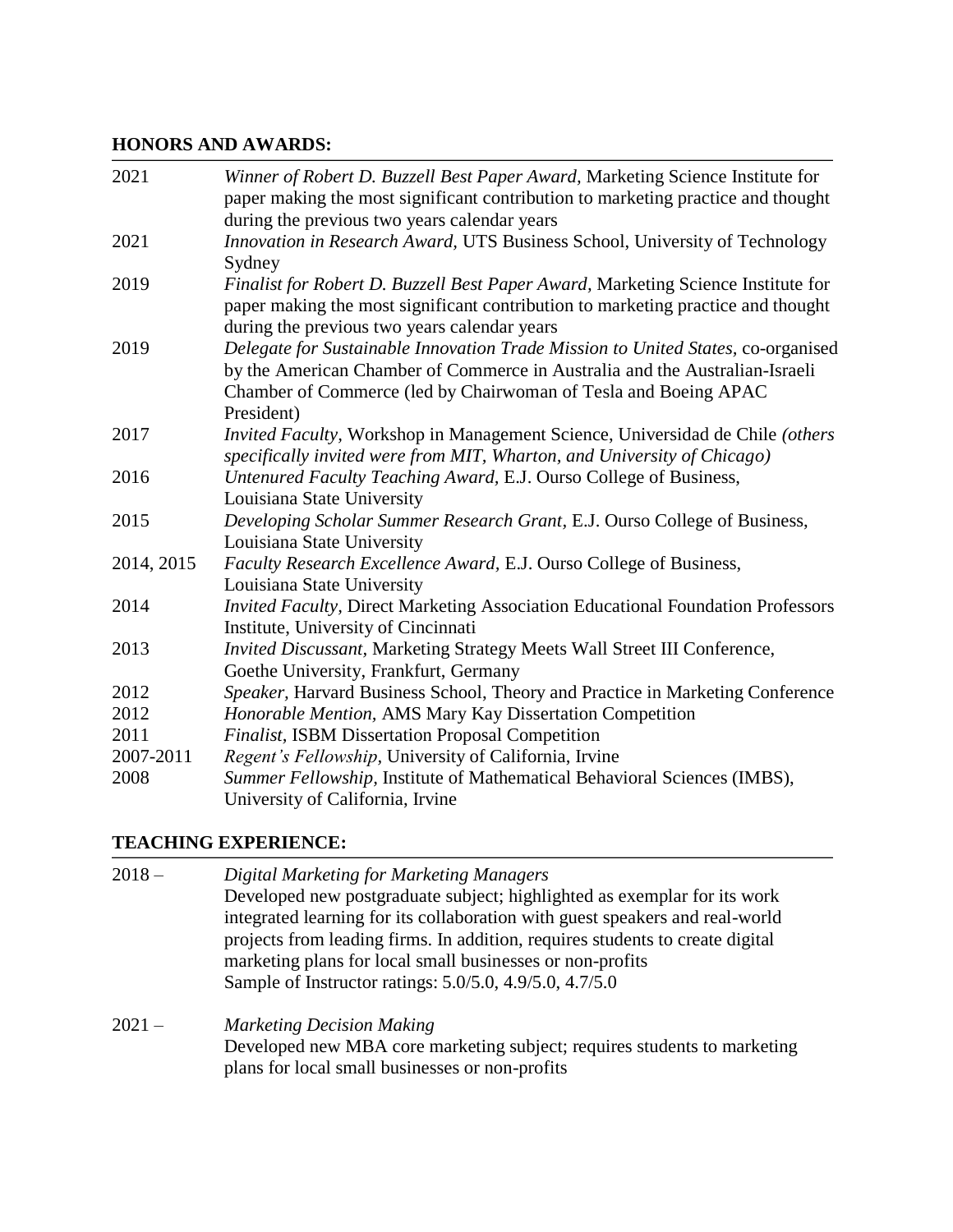2019 *Marketing Project (Capstone)* Postgraduate subject, highlighted as exemplar for its work integrated learning. Student projects included collaborations with eBay, Sanofi Pharamactucuals, Dress for Success Charity, UTS Startups, and Sydney Today (leading Mandarin language website in Australia). Students were able to present reports to executives in each firm, including a visit to eBay HQ

Each Spring *Digital Marketing* (titled at LSU: Marketing on the Internet; titled at IDC: Hi-2012-2017 Tech and New Age Marketing),

Graduate/undergraduate combined subject

Sample of Instructor ratings at LSU: 3.9/4.0, 3.8/4.0, 3.7/4.0; at IDC: 4.8/5.0

- *Honors*: Service-based learning course distinction; Supervised student \$250 Google Adword campaigns that led to a 12 million NIS condominium sale (~\$3.25 million), an increase of over 500% in website registrations, and three campaigns with over 1 million impressions (max=2.3 million) (link for *Times of Israel* article [on course\)](http://www.timesofisrael.com/a-million-google-ads-clicks-and-an-apartment-sale-for-250); "Live-case" student projects collaborating with Nike Basketball, New Orleans Pelicans, Covington Brewhouse, Lamar Advertising/Road Ninja, Johnson & Johnson subsidiary, etc.
- Each Fall *Marketing Management* (titled at LSU: Marketing Administration)*,*
- 2013–2016 LSU Flores MBA core course "Live-case" student projects collaborating with Special Olympics of LA, Lamar Advertising, Raising Canes, Albermarle Corp., Starmount Life Insurance, Southern Marsh Clothing, etc.

### Summer 2010 *International Marketing,* UCI undergraduate course Course and Instructor Ratings (out of 4.0): *3.9, 3.8*

# **PRESS COVERAGE:**

- 1. Industry benchmark report distributed to over 100,000 managers (January 2011) ["What](http://faculty.bus.lsu.edu/omintz/metricsbenchmarkreportfinal.pdf)  [Drives Managerial Use of Marketing vs. Financial Metrics and Does it Impact](http://faculty.bus.lsu.edu/omintz/metricsbenchmarkreportfinal.pdf)  [Performance?"](http://faculty.bus.lsu.edu/omintz/metricsbenchmarkreportfinal.pdf)
- 2. Times of Israel (July 2012), ["A million Google ads clicks, and an apartment sale, for \\$250"](http://www.timesofisrael.com/a-million-google-ads-clicks-and-an-apartment-sale-for-250/)
- 3. WAFB CBS9 (November 2012), ["Some shoppers feel Christmas is being forced on them too](http://www.wafb.com/story/20100529/shoppers-feel-christmas-is-being-forced-on-them-too-soon)  [soon"](http://www.wafb.com/story/20100529/shoppers-feel-christmas-is-being-forced-on-them-too-soon)
- 4. Press Release to over 5,000 media outlets (February 2013) by *Journal of Marketing* for "What Drives Managerial Use of Marketing and Financial Metrics and Does Metric Use Affect Performance of Marketing-Mix Activities?"
- 5. WomensHealth.com (July 2016), ["Pokémon Go Right Now!"](http://womenshealth.com/pokemon-go-right-now/)
- 6. WWL Radio Media (November 2016), ["Impact of Digital Marketing on the 2016 Elections.](http://media.wwl.com/a/117394948/think-tank-1210pm-who-reached-voters-more-effectively.htm)"
- 7. Louisiana Radio Network (December 2016), "Last Minute Christmas Shopping Trends."
- 8. Interactive Advertising Bureau (IAB) Australia Podcast (September 2019): "The How & Why Behind Marketing Metrics."
- 9. Think: Business Futures Podcast (November 2019): "Which Marketing Metrics actually Matter?"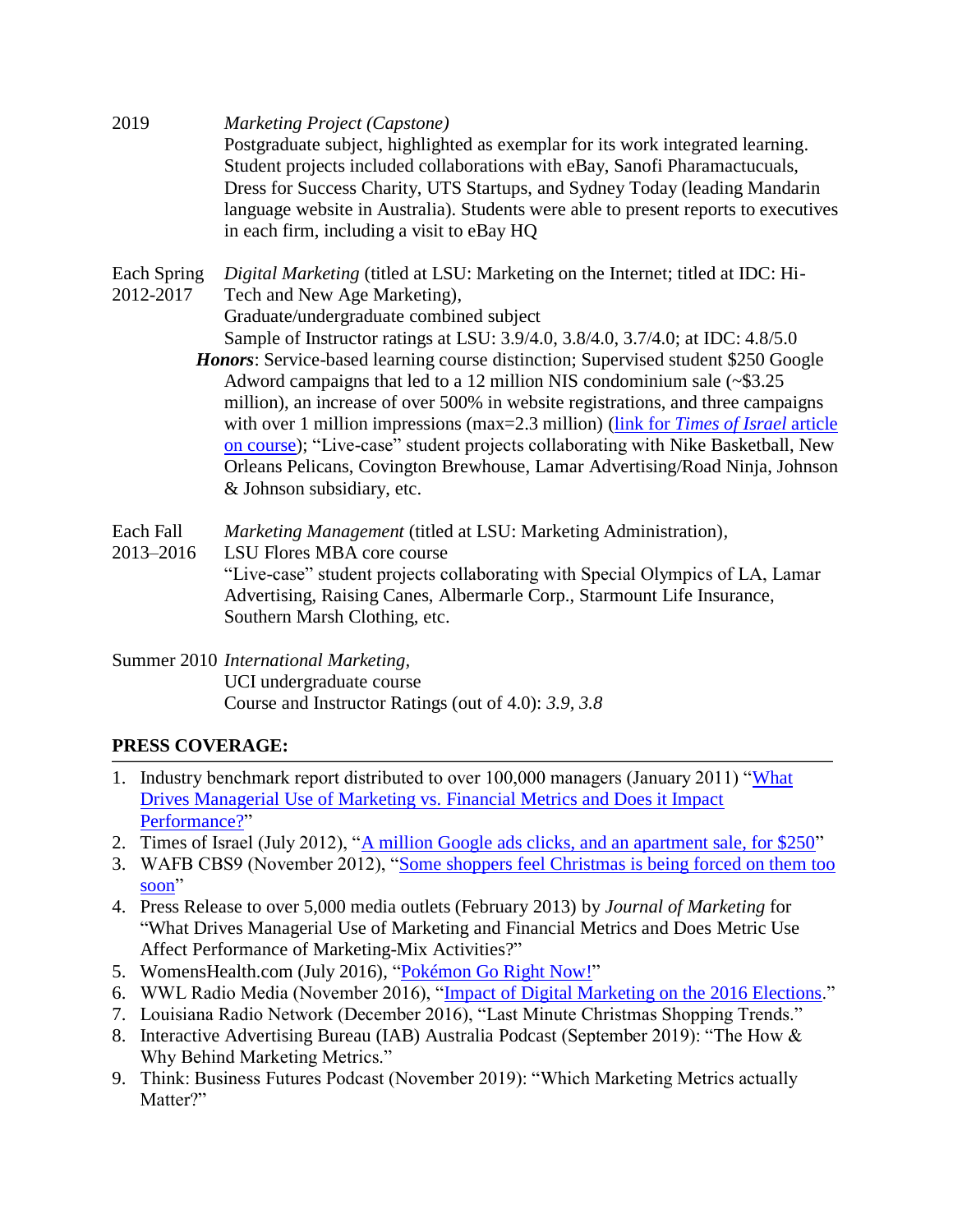- 10. Think: Digital Futures Podcast (November 2019): "What do your Google Searches Say about Y<sub>ou?"</sub>
- 11. Think: Business Futures Podcast (September 2020): "Mr. Zuckerberg tear down that wall"
- 12. ABC Wide Bay with David Dowsett (September 2020): "QR codes."
- 13. Northern Star (November 2020): "'Just scratching the surface', QR codes set to explode."
- 14. ABC Wide Bay with David Dowsett (February 2021): "QR codes revisited."
- 15. ABC Sydney Focus (July 2021): ["The Word-of-Mouth Marketing Needed for Australia's](https://www.abc.net.au/radio/sydney/programs/focus/focus/13466770) [Vaccination](https://www.abc.net.au/radio/sydney/programs/focus/focus/13466770) Efforts."
- 16. Think: Business Futures Podcast (September 2021): "How to Address Vaccine Hesitancy."
- 17. ABC Adelaide (September 2021): "How to Market to Vaccine Procrastinators."
- 18. ABC Radio National Mornings (January 2022): "Pandemic and Post-Pandemic Business Strategies."
- 19. Qantas Travel Insider Magazine (March 2022): ["Social Media Marketing for](https://www.qantas.com/travelinsider/en/qantas-magazine.html?c=march-2022-edition&page=152-153) Small [Businesses.](https://www.qantas.com/travelinsider/en/qantas-magazine.html?c=march-2022-edition&page=152-153)"

# **CONFERENCE PRESENTATIONS:**

- 1. Mintz, Ofer, Alex Mintz, and Nir Ben-Levi, "M&A Decision Support System"
	- M&A Conference, Herzliya, Israel (May 2007)
- 2. Mintz, Ofer, Imran S. Currim, and Ivan Jeliazkov, "Information Processing Pattern and Propensity to Buy: An Investigation of Online Point-of-Purchase Behavior."
	- Brown Bag Series, Paul Merage School of Business, University of California, Irvine (November 2008)
	- 47th Annual Edwards Bayesian Research Conference, California State University, Fullerton (January 2009)
	- 7th Annual Institute of Mathematical Behavioral Sciences (IMBS) Graduate Student Conference, University of California, Irvine (May 2009)
	- INFORMS Annual Meeting, San Diego, California (October 2009)
	- Fourth German-French-Austrian Conference Quantitative Marketing, Vienna, Austria (September 2010)
	- Direct/Interactive Marketing Research Summit, San Francisco, California (October 2010)
	- Behavioral Decision Making Conference, Herzliya, Israel (May 2011)
	- Direct Marketing Association Educational Foundation Professors Institute Roundtable, University of Cincinnati (January 2014)
- 3. Mintz, Ofer and Imran S. Currim, "What Drives Managerial Use of Marketing and Financial Metrics and Does Metric Use Affect Performance of Marketing-Mix Activities?"
	- Executive Breakfast Gathering hosted by Ineum Consulting, Newport Beach, California (October 2010)
- 4. Currim, Imran S., Ofer Mintz, and S. Siddarth, "How Information Accessed at the Point of Purchase Impacts Inferences from Consumer Choice Models: Insights from a Durable Product E-Commerce Website."
	- 33<sup>rd</sup> INFORMS Marketing Science Conference, Houston, Texas (June 2011)
- 5. Mintz, Ofer, Imran S. Currim, Martijn de Jong, and Jan-Benedict Steenkamp, "Drivers of Metric Use in Marketing Mix Decisions: An Investigation Across the G7, BRIC, and MIST Countries."
	- Theory and Practice in Marketing Conference, Harvard Business School (May 2012)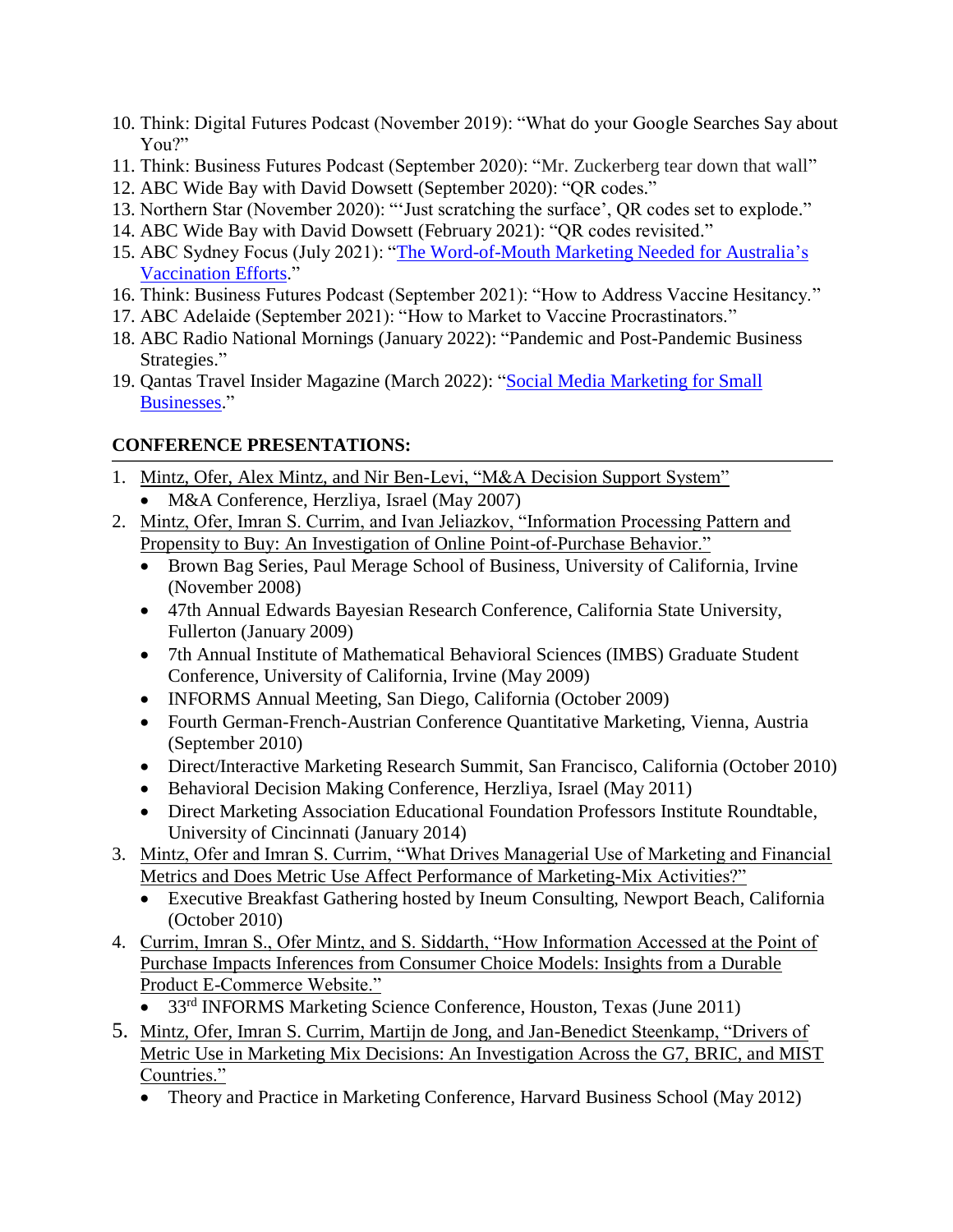- 35<sup>th</sup> INFORMS Marketing Science Conference, Istanbul, Turkey (July 2013)
- 2017 Winter AMA Conference, Orlando, Florida (February 2017)
- 6. Mintz, Ofer and Donna L. Hoffman, "Social Media Buzz Metrics #Fail: The Moderating Role of Metric Use on the Relationship between Market Orientation, Metric Orientation, and Social Media Marketing Performance."
	- Direct/Interactive Marketing Research Summit, Las Vegas, Nevada (October 2012)
- 7. Gilbride, Timothy J., Imran S. Currim, Ofer Mintz, and S. Siddarth, "What to Click, When to Stop, and What to Buy: A Model of Information Processing and Choice at an E-Commerce Website."
	- 36<sup>th</sup> INFORMS Marketing Science Conference, Atlanta, Georgia (June 2014)
	- Direct/Interactive Marketing Research Summit, San Diego, California (October 2014)
	- 2016 INFORMS International Conference, Waikoloa, Hawaii (June 2016)
	- Workshop in Management Science and Consumer Analytics, Puerto Varas, Chile (January 2017)
	- University of Sydney Consumer Insights Research Camp, Sydney, Australia (September 2017)
- 8. Choudhary, Vidyanand, Imran S. Currim, Sanjeev Dewan, Ivan Jeliazkov, Ofer Mintz, and John G. Turner, "Evaluation Set Sizes: Antecedents and Consequences at an Online Intermediary."
	- $\bullet$  10<sup>th</sup> Statistical Challenges in eCommerce Research Conference (SCERC), Tel Aviv, Israel (June 2014)
	- Direct/Interactive Marketing Research Summit, Boston, Mass. (October 2015)
	- Production and Operations Management Conference, Orlando, FL. (May 2016)
- 9. Mintz, Ofer, Timothy J. Gilbride, Imran S. Currim, and Peter Lenk "The Right Metric for the Right Decision, Firm, and Industry: Correcting for Endogenous Selection Effects."
	- Marketing Strategy Meets Wall Street IV Conference, Singapore Management University, Singapore (January 2015)
	- Theory and Practice in Marketing Conference, Georgia State University (June 2015)
	- Marketing Advanced Research Techniques (ART) Forum, Boston, Mass. (June 2016)
- 10. Mintz, Ofer and Ernst Osinga "Why Advertising Spending is Contingent on Firm Performance Relative to Aspirations, Financial Slack, and the Share of Institutional Stockholders."
	- Theory and Practice in Marketing Conference, Texas A&M University (May 2016)
- 11. Mintz, Ofer, Yakov Bart, Peter Lenk, and David Reibstein, "How Managers make Trade-off between Metrics when making Marketing Decisions."
	- 39<sup>th</sup> INFORMS Marketing Science Conference, USC, Los Angeles, CA (June 2017)
	- Marketing Strategy Meets Wall Street V Conference, San Francisco, CA (August 2017)
	- 2018 Winter AMA Conference, New Orleans, Louisiana (February 2018)
	- 2020 Marketing Analytics Sydney Symposium, Sydney (February 2020)
- 12. Healey, John and Ofer Mintz, "What if Your Owners Also Own Other Firms in Your Industry? The Relationship between Institutional Cross-Ownership, Marketing, and Firm Performance."
	- UTS Marketing Research Camp, UTS Business School, Sydney, Australia (November 2017)
	- 2018 Winter AMA Conference, New Orleans, Louisiana (February 2018)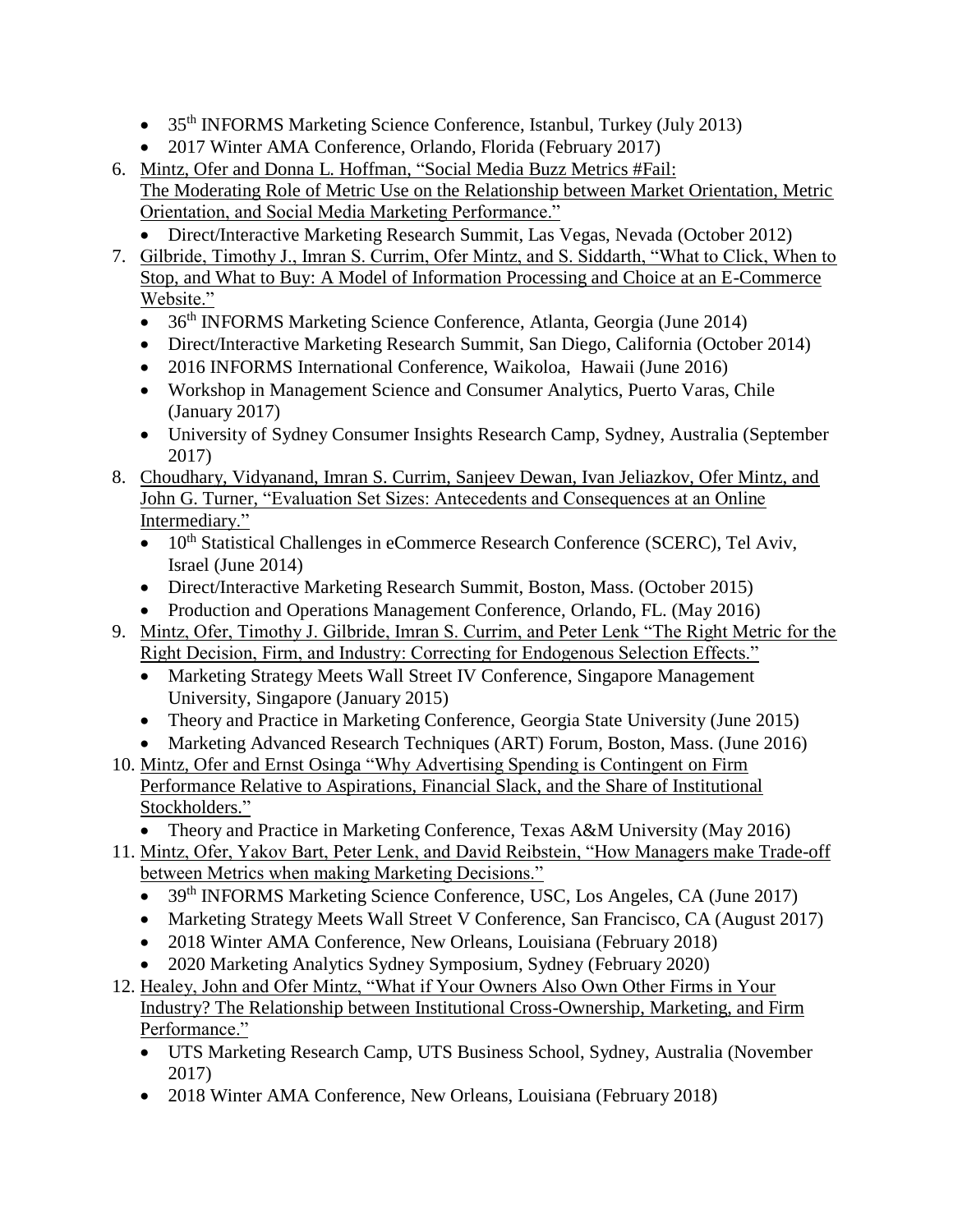- Theory and Practice in Marketing Conference, UCLA, Los Angeles, CA (May 2018)
- $40<sup>th</sup> INFORMS Marketing Science Conference, Philadelphia, PA, (June 2018)$
- 2019 Marketing Meets Wall Street, INSEAD, France (June 2019)

# 13. Mintz, Ofer and Gary Lilien, "The Effect of Systematic Marketing on Start-up Firm Valuation?"

- 2018 ANZMAC Conference, Adelaide, SA (December 2018)
- 2019 Marketing Meets Wall Street, INSEAD, France (June 2019)
- 2020 Winter AMA Conference, San Diego, California (February 2020)
- 14. Mintz, Ofer, Peter Lenk, and Yitong Wang, "Does Having a Marketing and Sales Co-Founder Impact Start-up Firms' Likelihood of Obtaining an External Investment?"
	- 41<sup>st</sup> INFORMS Marketing Science Conference, Rome, Italy (June 2019)
	- 2022 Winter AMA Conference, Las Vegas, NV & Virtual (February 2022)
- 15. Mintz, Ofer, Paul Burke, Christine Eckert, and Marc Fischer, "Managerial Assessments of Marketing Performance."
	- University of Cologne Marketing Research Camp, Cologne, Germany (September 2020)
	- Interactive Advertising Bureau Measure-Up Conference, Sydney, Australia (October 2020)
	- Wharton (Un. of Pennsylvania) TPM Conference, Philadelphia, USA (June 2021)
	- Sydney Universities Marketing Research Camp, UNSW (November 2021)
	- 2021 ANZMAC Conference, Melbourne, Vic (November 2021)
- 16. Mintz, Ofer, Imran S. Currim, and Rohit Deshpandé, "National Customer Orientation: Is It a Luxury of Rich Nations? Yes Indeed! But Only in Good Times."
	- Wharton (Un. of Pennsylvania) TPM Conference, Philadelphia, USA (June 2021)

# **INVITED TALKS:**

- University of Adelaide
- University of New South Wales
- University of Technology Sydney
- University of Central Florida
- George Washington University
- Tulane University
- University of Alabama
- Technion Israel Institute of Technology
- Marketing Strategy Meets Wall Street III Conference, Goethe University, Frankfurt, Germany (*invited discussant*)
- Hebrew University
- Tel Aviv University
- Interdisciplinary Center (IDC), Herzliya
- Bar-Ilan University
- HEC Paris
- University of Hawaii at Manoa
- California State University Fullerton
- Louisiana State University (LSU)

- **STUDENT COMMITTEE SERVICE:**
- McDowell Porter, LSU (PhD, co-chair; *first job Fresno State*)
- Subrina Lu, LSU (PhD, pre-committee co-chair; *first job Cleveland State*)
- Stephanie Magnus, LSU (PhD, committee member; *first job Michigan State*)
- Debbie Qaqish, University of Phoenix (PhD, committee member; *first job was in industry*)
- Harry Mayeux, LSU (MS Analytics, created Twitter-based Dashboard for managers)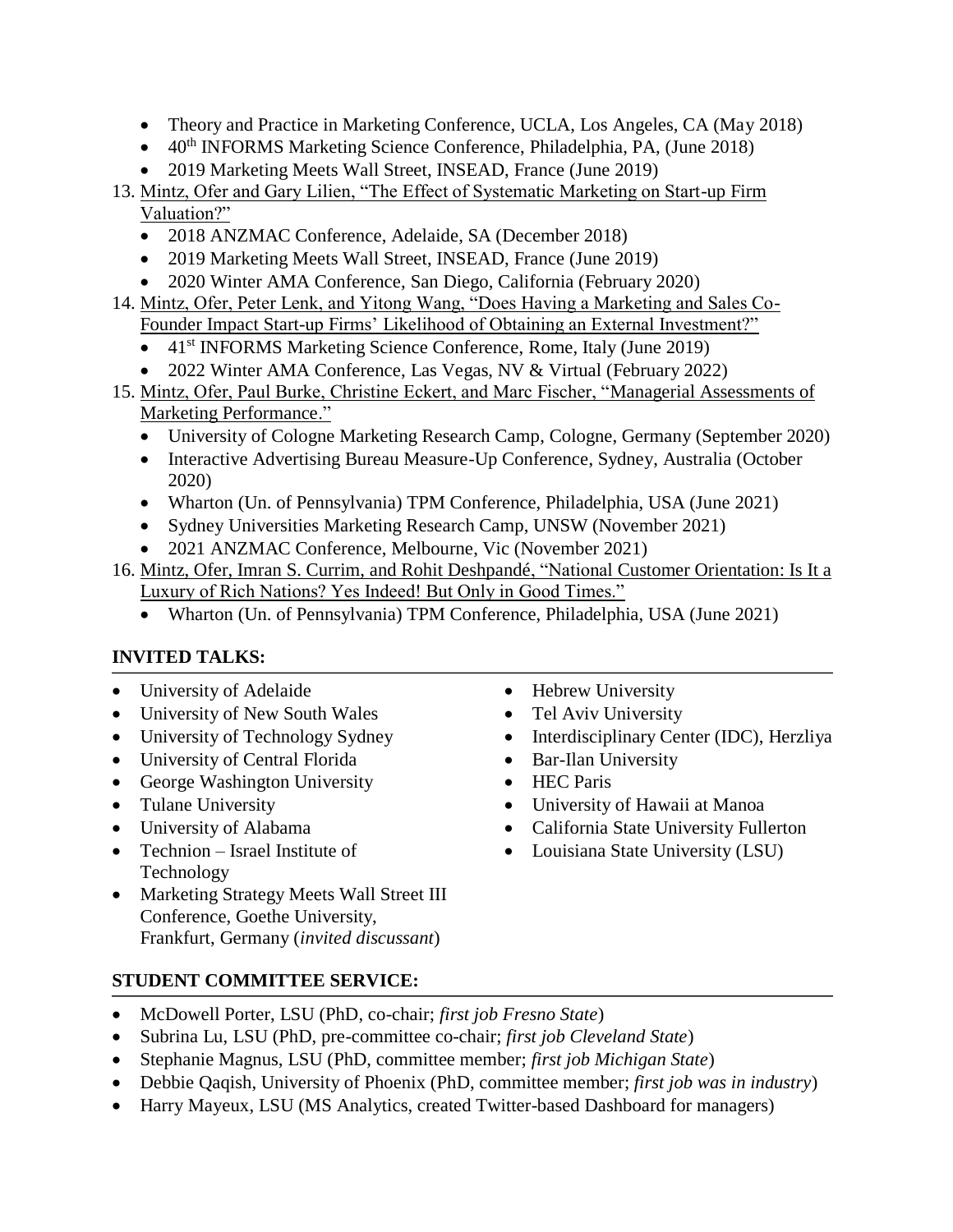#### **SERVICE:**

| 2019-     | Associate Head of Marketing for External Engagement,             |
|-----------|------------------------------------------------------------------|
|           | <b>UTS Business School</b>                                       |
| $2017 -$  | External Engagement Committee Member,                            |
|           | <b>UTS Business School</b>                                       |
| 2015      | Conference Co-Chair,                                             |
|           | Direct/Interactive Marketing Research Summit, Boston, MA         |
| 2012-     | Flores MBA Committee,                                            |
|           | E.J. Ourso College of Business, Louisiana State University       |
| 2012-     | Undergraduate Scholarship Committee,                             |
|           | E.J. Ourso College of Business, Louisiana State University       |
| 2008-2010 | Chief Organizer, Summer Research Group                           |
|           | (a bi-monthly research lecture series for PhD Students)          |
|           | Paul Merage School of Business, University of California, Irvine |
| 2008-2009 | <b>President, PhD Student Association</b>                        |
|           | Paul Merage School of Business, University of California, Irvine |

#### **REFEREE SERVICE:**

*Editorial Board:* Journal of Marketing (2017-2018)

*Ad hoc Reviewing:* Journal of Marketing Journal of Retailing International Journal of Research in Marketing Journal of Interactive Marketing Journal of Marketing Communications European Journal of Marketing

### **DOCTORAL DISSERTATION:**

| Title:     | What Drives Managerial Use of Marketing and Financial Metrics and Does Metric |
|------------|-------------------------------------------------------------------------------|
|            | Use Impact Performance of Marketing Mix Activities?                           |
| Chair:     | Imran S. Currim                                                               |
| Committee: | Dominique M. Hanssens, Donna L. Hoffman, Ivan Jeliazkov,                      |
|            | L. Robin Keller, and Connie Pechmann                                          |
| Honors:    | Honorable Mention, AMS Mary Kay Dissertation Competition;                     |
|            | Finalist, ISBM Dissertation Proposal Competition                              |

#### **MASTER'S DISSERTATION:**

| Title: | Merger and Acquisition (M&A) Decision Support System |
|--------|------------------------------------------------------|
| Chair: | Sandeep Kapur                                        |